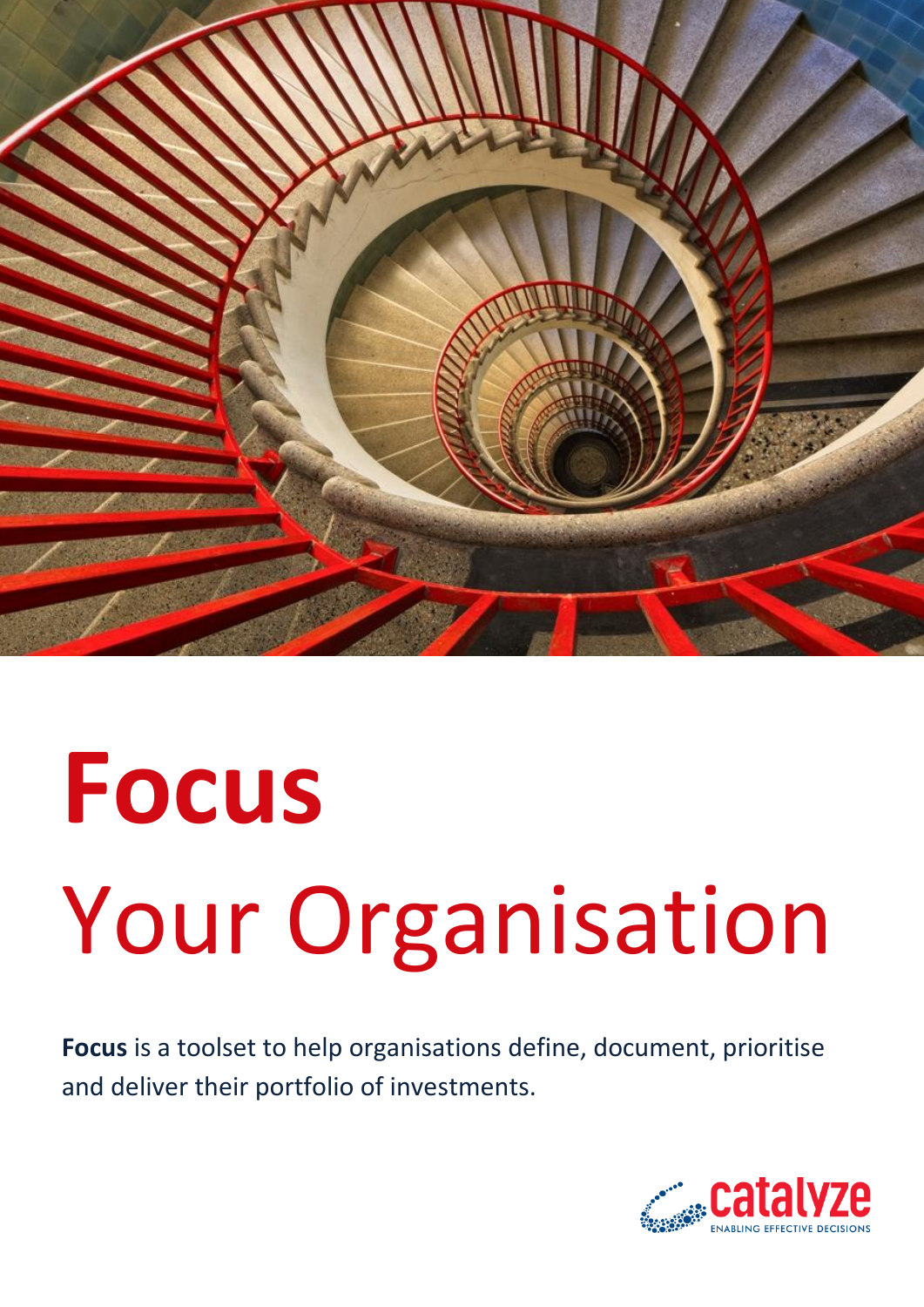

**The Catalyze Strategic Portfolio Management Process** Focus is designed to support the implementation of Strategic Portfolio Management

# **Focus** Your Organisation

#### **Focus is a toolset to help organisations define, document, prioritise and deliver their portfolio of investments.**

Successful organisations make strategic choices about which activities should be implemented to deliver their vision. These choices form the strategic portfolio. Decisions at this level can significantly impact the success of the organisation.

Focus helps organisations decide how to best use finite resources in order to meet strategic objectives, and to make trade-offs across the portfolio. Organisations across industries use Focus to build, analyse and manage their strategic portfolios.

Focus is designed to support the implementation of Strategic Portfolio Management, enabling organisations to deliver their vision, whilst balancing short and long term objectives, risks and costs.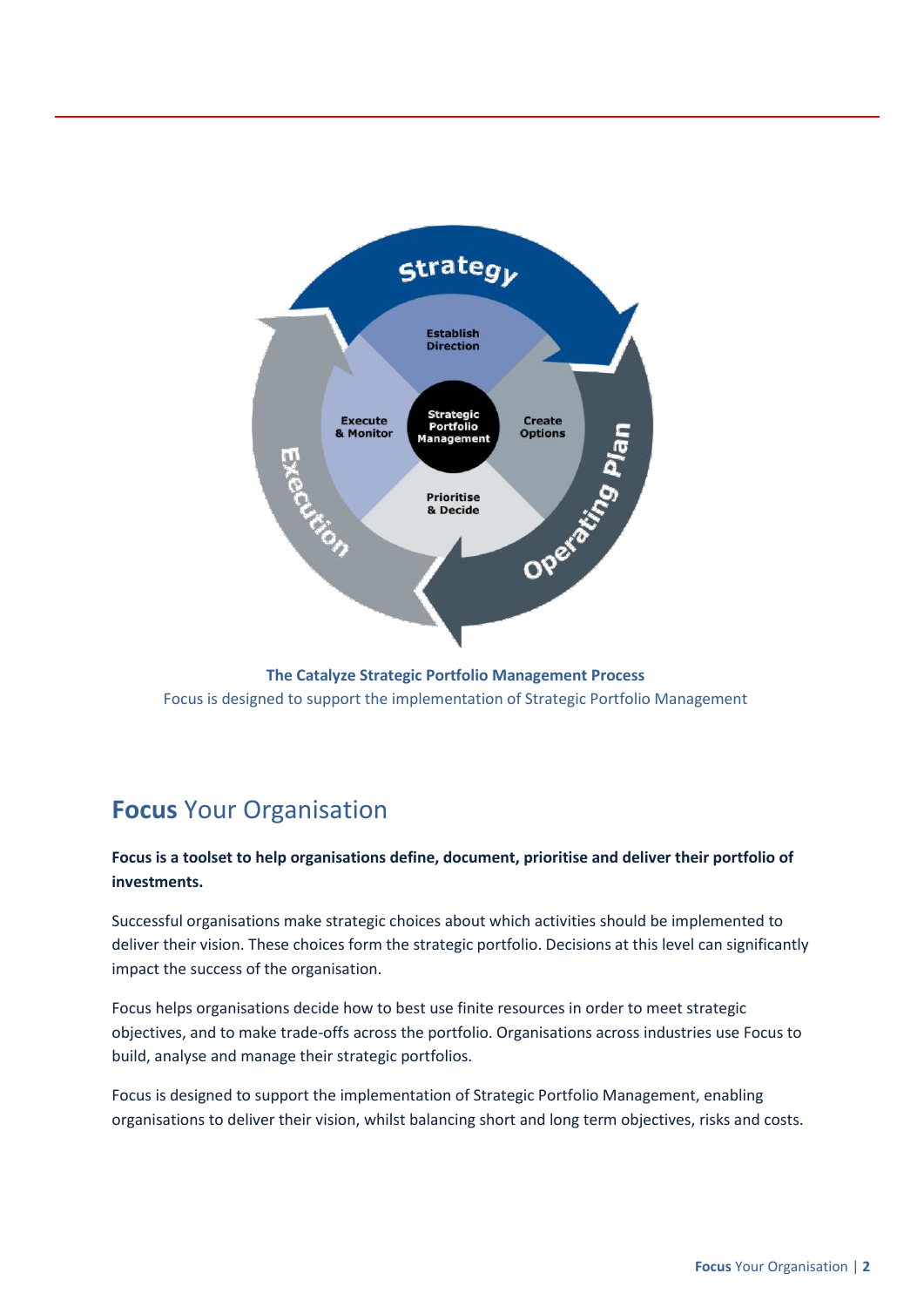

Focus outputs a range of powerful configurable views, including well recognised business charts

#### What is Focus?

- Focus is a toolset used by organisations to inform and support strategic decision making.
- Focus provides powerful analysis and MI to give senior management an objective view of their portfolio.
- Focus is used to capture and manage data about business opportunities. Data collection is concentrated on key items, the requisite quantity, and no more.
- Focus includes four powerful integrated components each designed to support a phase of the Strategic Portfolio Management lifecycle. In some cases, organisations will choose just one component of Focus to help with a specific decision making requirement.

### Why Focus?

- **•** Focus uses best practice decision analysis techniques to ensure decisions are robust, transparent and defensible.
- Focus is Microsoft Excel based, allowing for rapid deployment, flexibility and a quick learning-curve for users.
- Focus can be used concurrently by a range of contributors across multiple businesses, divisions or departments within an organisation. Inputs can be easily collated to provide an organisation-wide view.
- Focus can be quickly configured to meet specific organisational requirements.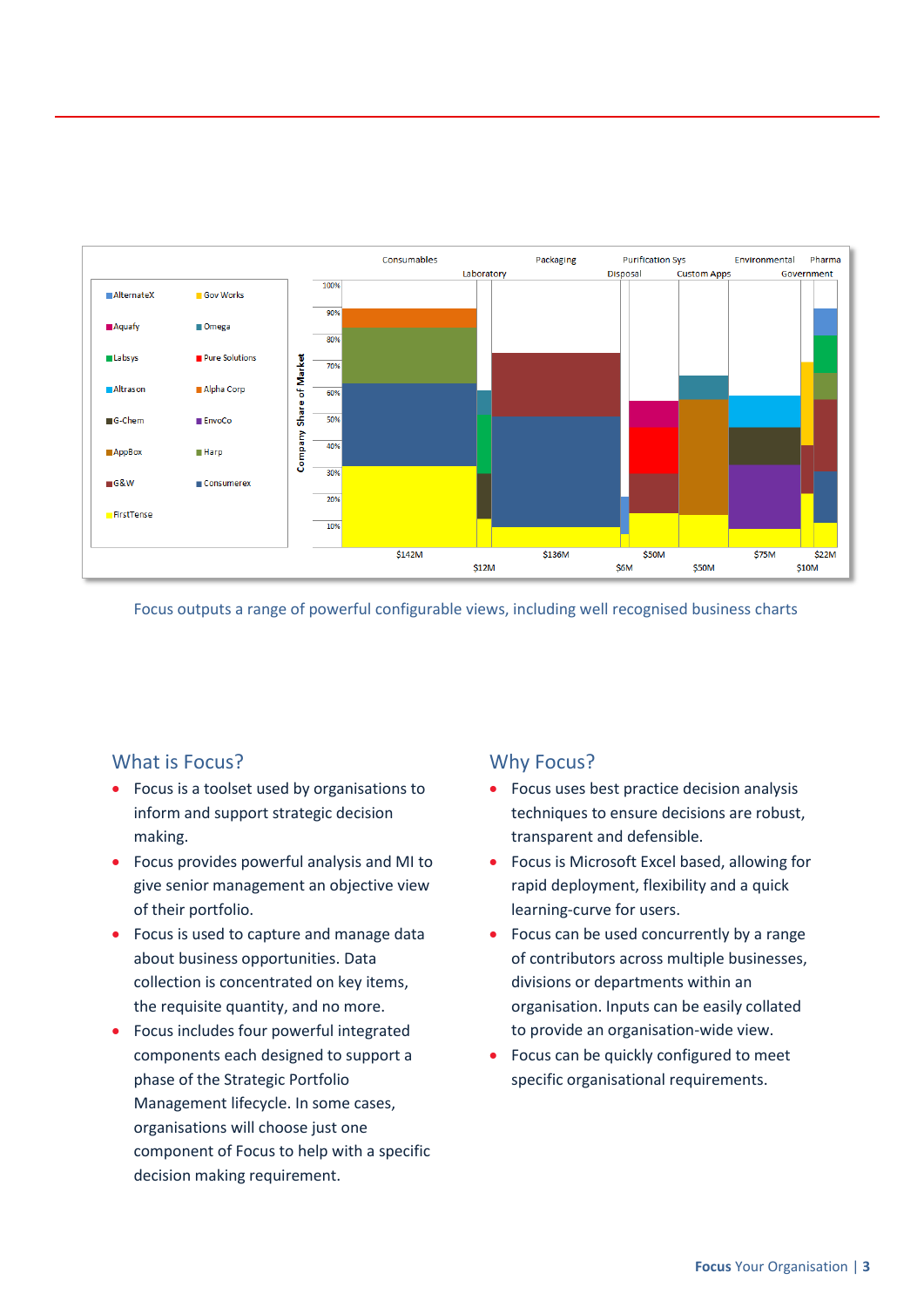

#### Who is Focus for?

- Focus is designed to give senior management greater visibility and control of their organisation.
- Focus is used to support many business applications, including Capital Planning, Zero-Based Budgeting, R&D Prioritisation and Strategy Planning.
- Focus is used in a diverse range of organisations, in both the private and public sectors, from biotechnology and manufacturing, to defence and government.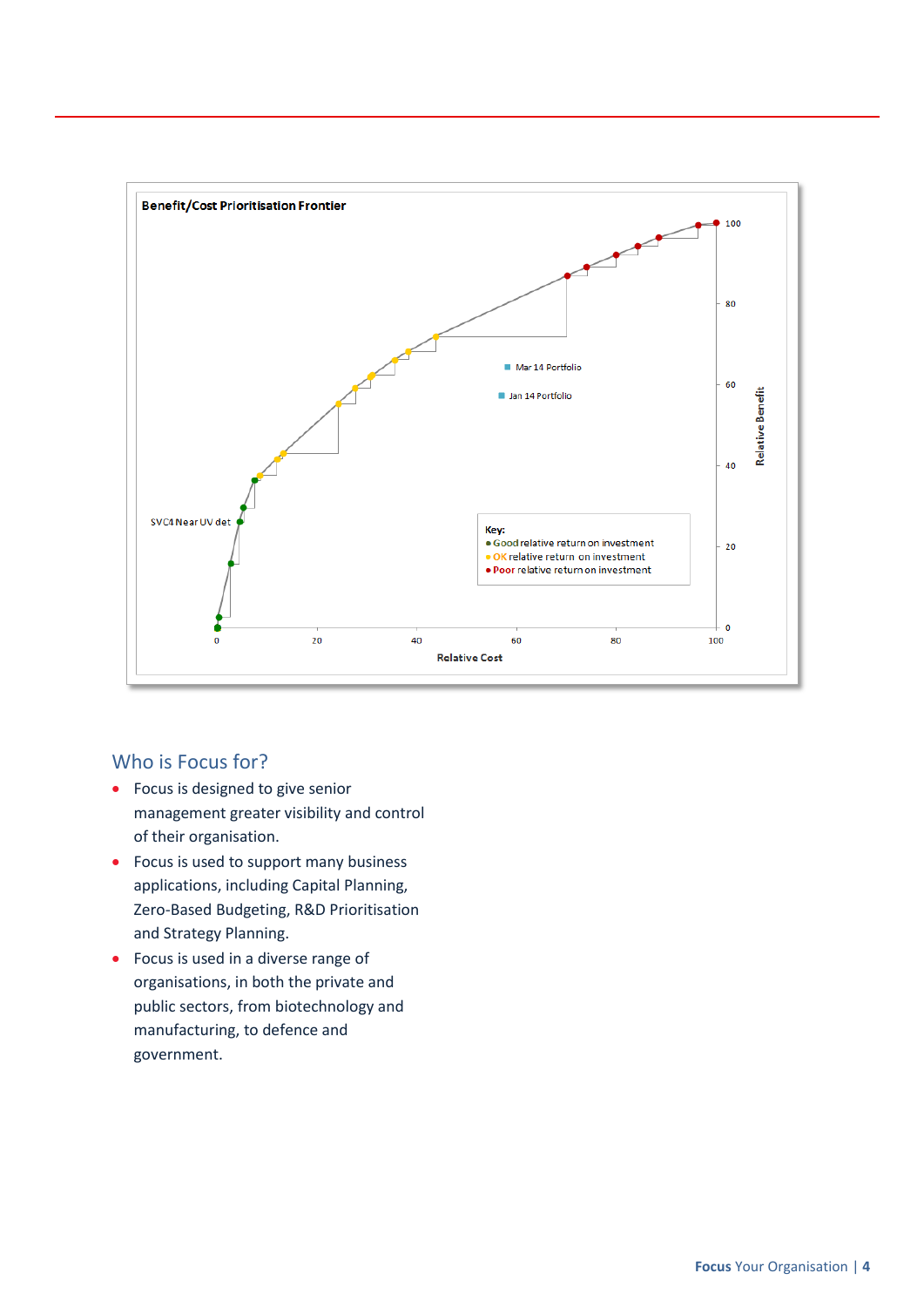

#### Establish Direction

The initial step of the Strategic Portfolio Management cycle is agreeing the vision and mission: what is the portfolio trying to achieve?

During this discovery phase, market data and intelligence is used to objectively compare and contrast market segments, and agree the strategic direction and intent of each. Data collection is deliberately kept 'light' and can be drawn from existing sources where appropriate.

Focus outputs a range of powerful configurable views, including some well recognised business charts such as the BCG Matrix, GE Matrix and Marimekko Charts.

These analysis views help the organisation understand the attractiveness of each market segment and their competitive strength within them. This in turn helps to inform in which markets they should look to drive share gain, maintain or divest.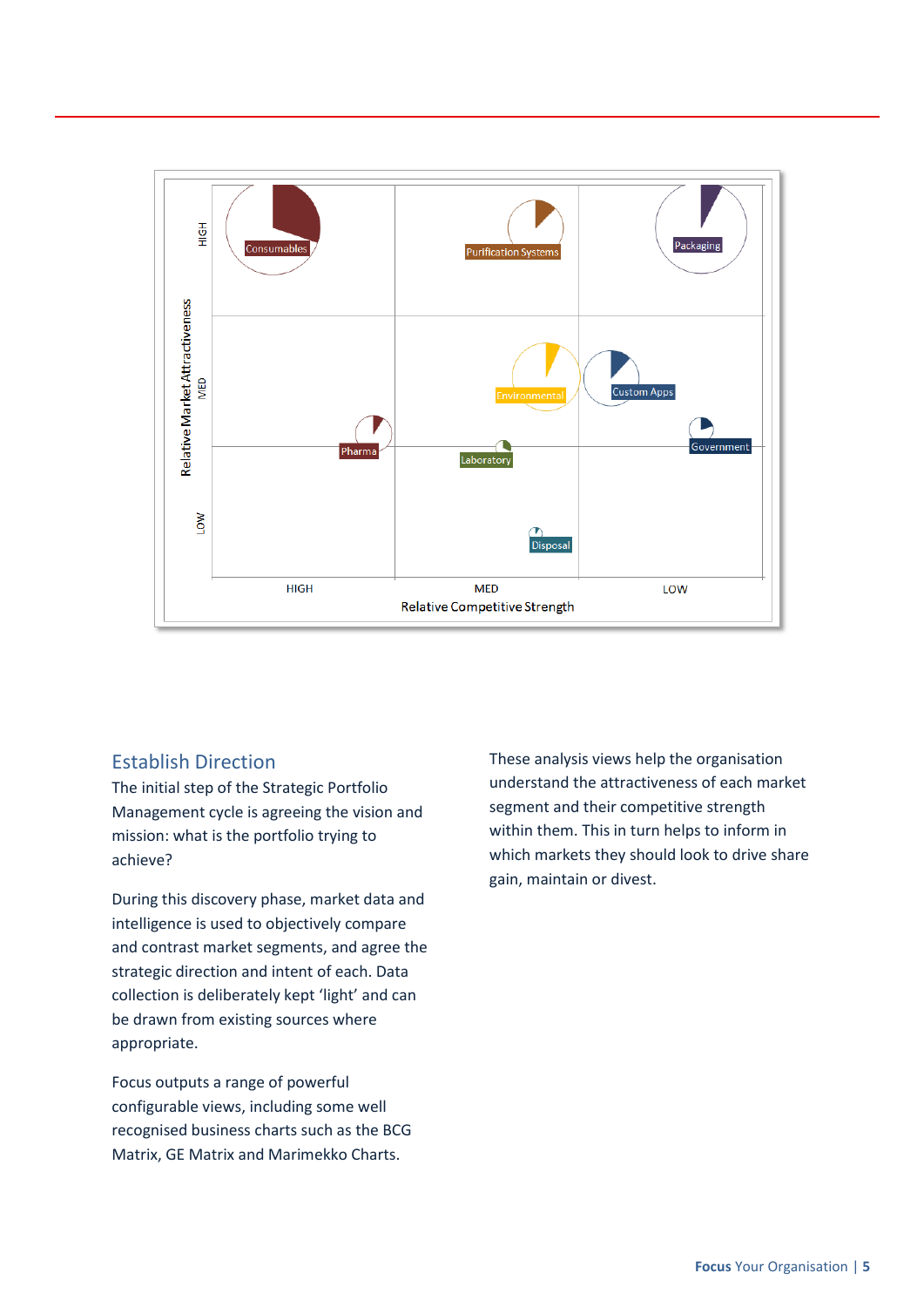|                                       | <b>Business Case Overview</b>                  |                                        |                                       |                                                                                                                                                                   |                                                                             |                                                  |                                                       |                                                    |                                                                   |  |  |  |  |
|---------------------------------------|------------------------------------------------|----------------------------------------|---------------------------------------|-------------------------------------------------------------------------------------------------------------------------------------------------------------------|-----------------------------------------------------------------------------|--------------------------------------------------|-------------------------------------------------------|----------------------------------------------------|-------------------------------------------------------------------|--|--|--|--|
|                                       | <b>MENU</b>                                    |                                        |                                       | Risk ON   Prioritisation: Benefit/Cost   Current Order: Live Prioritisation   Current Portfolio: Manual Selection Mode<br><b>Totals from selected activities:</b> |                                                                             |                                                  |                                                       |                                                    |                                                                   |  |  |  |  |
|                                       | <b>Create</b>                                  | Import                                 | <b>Delete</b>                         |                                                                                                                                                                   |                                                                             |                                                  | 2014 Rev (\$M)                                        | 2014 EBITA<br>(SM)                                 | 2014 Total FTEs                                                   |  |  |  |  |
|                                       | Option                                         | <b>Options</b>                         | <b>Options</b>                        |                                                                                                                                                                   |                                                                             |                                                  | 115.7                                                 | 41.30                                              | 373.71                                                            |  |  |  |  |
|                                       |                                                |                                        |                                       |                                                                                                                                                                   |                                                                             |                                                  |                                                       |                                                    |                                                                   |  |  |  |  |
| <b>Delete</b><br>$\blacktriangledown$ | Select to<br>Option<br>$\overline{\mathbf{v}}$ | In/Out<br>$\mathbf{v}$<br>$\mathbf{r}$ | <b>Owning Entity</b><br>Owning Entity | <b>Region Focus</b><br><b>Region Focus</b>                                                                                                                        | <b>Resource Status</b><br><b>Resource Status</b><br>$\overline{\mathbf{v}}$ | <b>Option Category</b><br><b>Option Category</b> | 2014 Rev (\$M)<br>Current<br>Forecast<br>$\mathbf{v}$ | 2014 EBITA<br>(SM)<br>Current<br>Forecast <b>v</b> | 2014 Total FTEs<br>Current<br>Forecast<br>$\overline{\mathbf{v}}$ |  |  |  |  |
| $\mathbf{1}$                          | <b>SAL1 Mag Sec</b>                            |                                        | <b>Sales</b>                          | <b>Americas</b>                                                                                                                                                   | <b>Active</b>                                                               | <b>Market Penetration</b>                        | 36.02                                                 | 12.00                                              | 79.8                                                              |  |  |  |  |
| 2                                     | <b>SVC1 Hyd Ship</b>                           |                                        | <b>Service Ops</b>                    | <b>APAC</b>                                                                                                                                                       | Active                                                                      | Harvet                                           | 7.92                                                  | 0.67                                               | 69.5                                                              |  |  |  |  |
| 3                                     | <b>HRO Stat Laser</b>                          |                                        | <b>HR</b>                             | Americas                                                                                                                                                          | <b>Active</b>                                                               | Enabler                                          | 10.77                                                 | 4.54                                               | 25.6                                                              |  |  |  |  |
| 4                                     | <b>FNCO Curiosity</b>                          |                                        | <b>Finance</b>                        | <b>EMEA</b>                                                                                                                                                       | <b>Active</b>                                                               | Enabler                                          | 20.60                                                 | 7.89                                               | 102.7                                                             |  |  |  |  |
| 5                                     | <b>SVCO Remote Detect</b>                      |                                        | <b>Service Ops</b>                    | Global                                                                                                                                                            | <b>Active</b>                                                               | <b>Market Penetration</b>                        | 9.45                                                  | 3.46                                               | 19.7                                                              |  |  |  |  |
| 6                                     | <b>SVCO Pisces Sensor</b>                      |                                        | <b>Service Ops</b>                    | Global                                                                                                                                                            | <b>Active</b>                                                               | <b>Market Development</b>                        | 1.56                                                  | 0.80                                               | 1.5                                                               |  |  |  |  |
| $\overline{7}$                        | <b>SALO Dig Pan Miss</b>                       |                                        | <b>Sales</b>                          | Americas                                                                                                                                                          | <b>Active</b>                                                               | Harvest                                          | 3.62                                                  | 1.61                                               | 2.9                                                               |  |  |  |  |
| 8                                     | OPSO NF Plan Cam                               |                                        | <b>Operations</b>                     | Global                                                                                                                                                            | <b>Active</b>                                                               | Enabler                                          | 21.33                                                 | 13.89                                              | 19.7                                                              |  |  |  |  |
| 9                                     | <b>FNC1 Spitzer 2</b>                          |                                        | <b>Finance</b>                        | Global                                                                                                                                                            | <b>Active</b>                                                               | Enabler                                          | 0.00                                                  | $-1.18$                                            | 7.8                                                               |  |  |  |  |
| 10                                    | <b>RD2 Interlock Power</b>                     |                                        | R&D                                   | Global                                                                                                                                                            | Active                                                                      | <b>Product Development</b>                       | 0.00                                                  | $-1.75$                                            | 18.8                                                              |  |  |  |  |
| 11                                    | <b>LOGO E-Merlin</b>                           |                                        | Logistics                             | Global                                                                                                                                                            | <b>Active</b>                                                               | <b>Harvest</b>                                   | 3.36                                                  | 1.81                                               | 3.3                                                               |  |  |  |  |
| 12                                    | <b>HR4 NF Opt Cam</b>                          |                                        | HR.                                   | Global                                                                                                                                                            | Inactive                                                                    | <b>Diversification</b>                           | 0.10                                                  | 0.03                                               | 0.7                                                               |  |  |  |  |
| 13                                    | <b>ENG2 Res Radio</b>                          |                                        | Engineering                           | Global                                                                                                                                                            | <b>Inactive</b>                                                             | <b>Product Development</b>                       | 0.65                                                  | 0.43                                               | 0.6                                                               |  |  |  |  |
| 14                                    | <b>SVC4 Near UV det</b>                        |                                        | <b>Service Ops</b>                    | <b>EMEA</b>                                                                                                                                                       | <b>Active</b>                                                               | <b>Market Penetration</b>                        | 0.80                                                  | 0.38                                               | 0.5                                                               |  |  |  |  |
| 15                                    | <b>SAL4 Vir Group</b>                          |                                        | <b>Sales</b>                          | <b>Americas</b>                                                                                                                                                   | <b>Active</b>                                                               | <b>Market Development</b>                        | 0.75                                                  | 0.03                                               | 2.1                                                               |  |  |  |  |
| 16                                    | <b>COM1 Om Cen Scale</b>                       |                                        | Commercial                            | Global                                                                                                                                                            | Inactive                                                                    | Enabler                                          | 0.00                                                  | $-0.33$                                            | 2.0                                                               |  |  |  |  |
| 17                                    | <b>RD1 RG Mass Spect</b>                       |                                        | R&D                                   | Global                                                                                                                                                            | Inactive                                                                    | Harvest                                          | 0.20                                                  | 0.12                                               | 0.6                                                               |  |  |  |  |
| 18                                    | <b>RD5 M Sequencer</b>                         |                                        | R&D                                   | <b>EMEA</b>                                                                                                                                                       | Inactive                                                                    | <b>Market Penetration</b>                        | 0.20                                                  | $-0.03$                                            | 0.3                                                               |  |  |  |  |
| 19                                    | <b>LOG3 Sirius Det</b>                         |                                        | Logistics                             | Americas                                                                                                                                                          | <b>Inactive</b>                                                             | <b>Product Development</b>                       | 0.27                                                  | $-0.01$                                            | 0.7                                                               |  |  |  |  |
| 20                                    | <b>LOG6 BH Gen</b>                             |                                        | Logistics                             | <b>APAC</b>                                                                                                                                                       | Active                                                                      | <b>Market Development</b>                        | 3.00                                                  | 1.49                                               | 3.8                                                               |  |  |  |  |

#### Create Options

Having established the direction and purpose of the portfolio, options for delivering this aspiration should be developed and documented as business cases.

Everything an organisation does is potentially part of the portfolio, including business-asusual activities and transformation initiatives, such as improving customer services, driving growth or entering a new market.

Focus provides a flexible easy to use repository for collecting option business cases. The business cases can be owned and developed by individuals in different parts of the organisation and combined into a master version at the click of a button.

The simple to use, configurable interface allows users to view, track and access the business cases.

The flexible design makes it easy to view the data in a way suited to the organisation's context and requirements. For example, some businesses use the configurable P&L view to quickly model how a portfolio of business cases could affect financial growth in future years.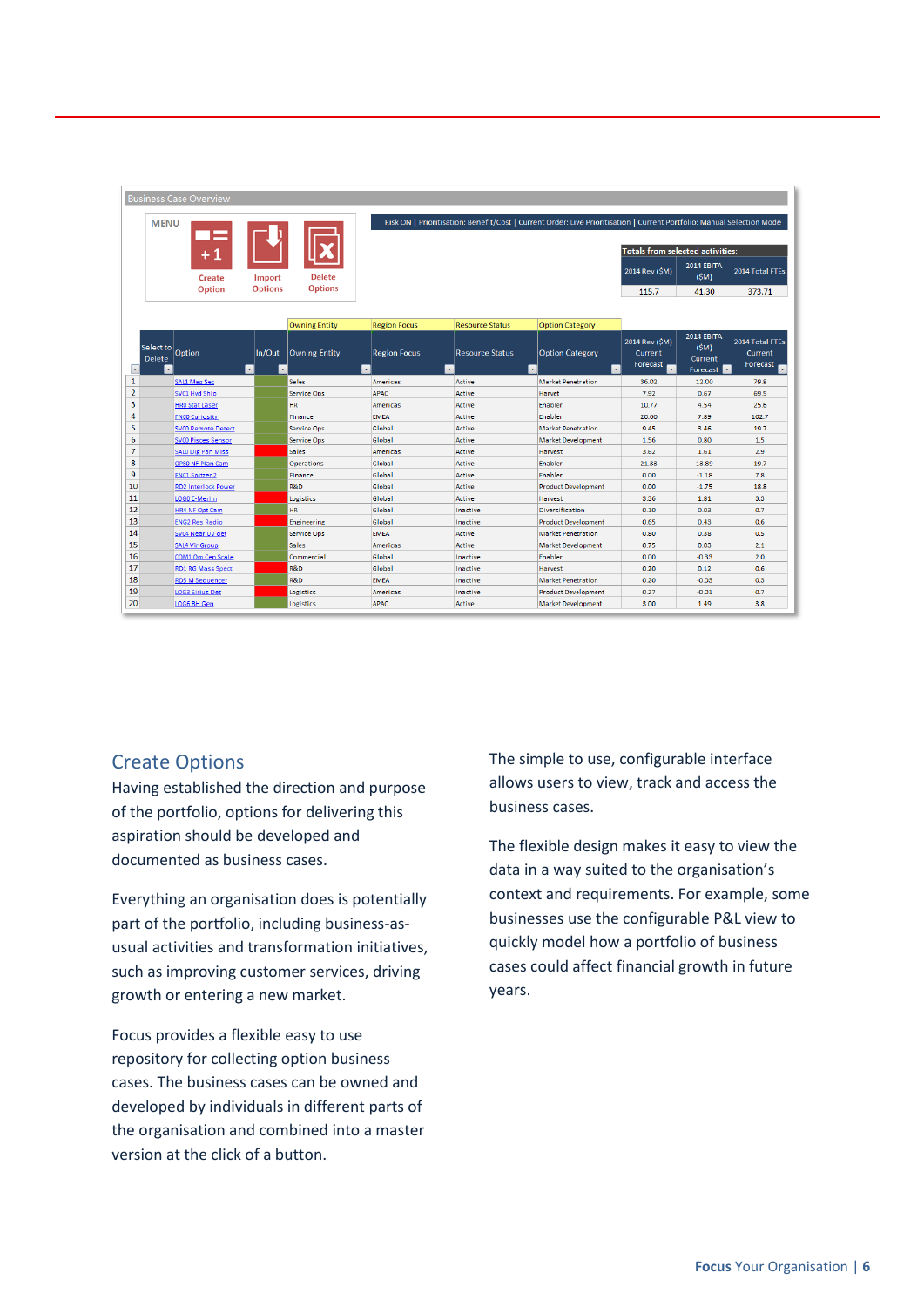| <b>Strategic Option</b>                                                                                                                                                                                                                                                                                                                                                                                                              |                           |      |                                 |      |                          |      |                              |              |                       |  |
|--------------------------------------------------------------------------------------------------------------------------------------------------------------------------------------------------------------------------------------------------------------------------------------------------------------------------------------------------------------------------------------------------------------------------------------|---------------------------|------|---------------------------------|------|--------------------------|------|------------------------------|--------------|-----------------------|--|
| <b>Option Name</b><br>China Sales Team Expansion                                                                                                                                                                                                                                                                                                                                                                                     |                           |      |                                 |      |                          |      |                              |              |                       |  |
| <b>Option Owner</b>                                                                                                                                                                                                                                                                                                                                                                                                                  | <b>Chris Smith</b>        |      |                                 |      | <b>Option Code</b>       |      | <b>SAL</b>                   | $\mathbf{1}$ |                       |  |
| <b>Owning Entity</b>                                                                                                                                                                                                                                                                                                                                                                                                                 | <b>Sales</b>              |      |                                 |      | <b>Short Title</b>       |      | China Sales Exp              |              |                       |  |
| <b>Vertical Focus</b>                                                                                                                                                                                                                                                                                                                                                                                                                | AII                       |      |                                 |      | <b>Option Short Name</b> |      | <b>SAL1 China Sales Exp</b>  |              |                       |  |
| <b>Regional Focus</b>                                                                                                                                                                                                                                                                                                                                                                                                                | China                     |      |                                 |      |                          |      |                              |              |                       |  |
| <b>Template Type</b>                                                                                                                                                                                                                                                                                                                                                                                                                 | <b>Strategic Option</b>   |      |                                 |      | Strategy                 |      | <b>Global Sales Strategy</b> |              |                       |  |
| <b>Option Category</b>                                                                                                                                                                                                                                                                                                                                                                                                               | <b>Market Development</b> |      |                                 |      | Collection               |      | Sales and Commercial         |              |                       |  |
| Description<br>Introduction of three application specialists into China team in 2014 with a further two added in 2015. Lead time to full<br>- Key Objectives<br>efficiency on each resource is estimated at 12 months, with an estimated \$400K revenue per resource by 2016.<br>Outputs<br>Expanded team will also support the Asia launch of Labtrix v5, scheduled for June 2015.<br>- Timeframes<br>- Assumptions<br>Dependencies |                           |      |                                 |      |                          |      |                              |              |                       |  |
|                                                                                                                                                                                                                                                                                                                                                                                                                                      |                           |      | <b>Revenue and GM Forecasts</b> |      |                          |      |                              |              |                       |  |
|                                                                                                                                                                                                                                                                                                                                                                                                                                      | 2013                      | 2014 | 2015                            | 2016 | 2017                     | 2018 | 2019                         | 2020         |                       |  |
| Sales Revenue (\$M)                                                                                                                                                                                                                                                                                                                                                                                                                  |                           | 0.20 | 0.80                            | 1.20 | 1.40                     | 1.60 | 1.80                         | 2.00         |                       |  |
| Sales Variable GM %                                                                                                                                                                                                                                                                                                                                                                                                                  |                           |      |                                 |      |                          |      |                              |              |                       |  |
| Services Revenue (SM)                                                                                                                                                                                                                                                                                                                                                                                                                |                           | 0.05 | 0.30                            | 0.80 | 0.90                     | 1.00 | 1.10                         | 1.20         |                       |  |
| Services Variable GM %                                                                                                                                                                                                                                                                                                                                                                                                               |                           |      |                                 |      |                          |      |                              |              |                       |  |
| Net Revenue (\$M)                                                                                                                                                                                                                                                                                                                                                                                                                    | 0.00                      | 0.25 | 1.10                            | 2.00 | 2.30                     | 2.60 | 2.90                         | 3.20         |                       |  |
| <b>Gross Margin (\$M)</b>                                                                                                                                                                                                                                                                                                                                                                                                            | 0.00                      | 0.00 | 0.00                            | 0.00 | 0.00                     | 0.00 | 0.00                         | 0.00         |                       |  |
| <b>Resource Requirements</b>                                                                                                                                                                                                                                                                                                                                                                                                         |                           |      |                                 |      |                          |      |                              |              |                       |  |
| <b>Annualised FTEs</b>                                                                                                                                                                                                                                                                                                                                                                                                               | 2013                      | 2014 | 2015                            | 2016 | 2017                     | 2018 | 2019                         | 2020         | Cost per head<br>(SK) |  |
| Sales - NA (US & Canada)                                                                                                                                                                                                                                                                                                                                                                                                             |                           |      |                                 |      |                          |      |                              |              | <b>\$190K</b>         |  |
| Sales - China                                                                                                                                                                                                                                                                                                                                                                                                                        |                           |      |                                 |      |                          |      |                              |              | <b>\$110K</b>         |  |

## Business cases for all options are documented consistently in customised templates

| P&L                                         |                       |        |        |        |        |        |            |                |
|---------------------------------------------|-----------------------|--------|--------|--------|--------|--------|------------|----------------|
| <b>Include Options</b>                      | Selected options only |        |        |        |        |        |            |                |
| Risk On or Off                              | <b>Risk ON</b>        |        |        |        |        |        |            |                |
| <b>Profit &amp; Loss - Current Forecast</b> |                       |        |        |        |        |        |            | <b>Risk ON</b> |
|                                             | Net Revenue Growth    | 36.9%  | 9.3%   | 11.7%  | 11.3%  | 12.5%  |            |                |
| All values in \$M                           |                       |        |        |        |        |        |            |                |
|                                             | 2013                  | 2014   | 2015   | 2016   | 2017   | 2018   | 3yr CAGR % | 5yr CAGR%      |
| <b>Net Revenue</b>                          | 82.71                 | 113.20 | 123.69 | 138.11 | 153.66 | 172.94 | 18.6%      | 15.9%          |
| Variable Cost of Sales                      | 34.46                 | 41.63  | 45.76  | 51.84  | 57.87  | 65.12  |            |                |
| Depreciation                                | 0.00                  | 0.00   | 0.07   | 0.14   | 0.14   | 0.14   |            |                |
| <b>Gross Margin</b>                         | 48.25                 | 71.58  | 77.86  | 86.12  | 95.65  | 107.68 |            |                |
| % of Sales                                  | 58.3%                 | 63.2%  | 62.9%  | 62.4%  | 62.2%  | 62.3%  |            |                |
| <b>Total Sales Expense</b>                  | 10.33                 | 11.81  | 13.38  | 13.58  | 13.65  | 13.80  |            |                |
| % of Sales                                  | 12.5%                 | 10.4%  | 10.8%  | 9.8%   | 8.9%   | 8.0%   |            |                |
| <b>Total Marketing Expense</b>              | 2.93                  | 3.32   | 3.44   | 3.39   | 3.39   | 3.39   |            |                |
| % of Sales                                  | 3.5%                  | 2.9%   | 2.8%   | 2.5%   | 2.2%   | 2.0%   |            |                |
| <b>Total Other G&amp;A Expense</b>          | 3.92                  | 4.48   | 5.52   | 6.05   | 6.18   | 6.31   |            |                |
| % of Sales                                  | 4.7%                  | 4.0%   | 4.5%   | 4.4%   | 4.0%   | 3.6%   |            |                |
| Total S, M, G&A                             | 17.17                 | 19.61  | 22.34  | 23.02  | 23.22  | 23.50  |            |                |
| % of Sales                                  | 20.8%                 | 17.3%  | 18.1%  | 16.7%  | 15.1%  | 13.6%  |            |                |
| <b>Total R&amp;D Expense</b>                | 11.05                 | 12.25  | 12.99  | 12.16  | 11.80  | 11.80  |            |                |
| % of Sales                                  | 13.4%                 | 10.8%  | 10.5%  | 8.8%   | 7.7%   | 6.8%   |            |                |
| <b>Total Cost</b>                           | 28.22                 | 31.86  | 35.33  | 35.18  | 35.02  | 35.30  |            |                |
| % of Sales                                  | 34.1%                 | 28.1%  | 28.6%  | 25.5%  | 22.8%  | 20.4%  |            |                |
| <b>EBITA</b>                                | 20.02                 | 39.72  | 42.52  | 50.94  | 60.63  | 72.39  |            |                |
| % of Sales                                  | 24.2%                 | 35.1%  | 34.4%  | 36.9%  | 39.5%  | 41.9%  |            |                |

Model the financial impact of changes to your portfolio using the configurable P&L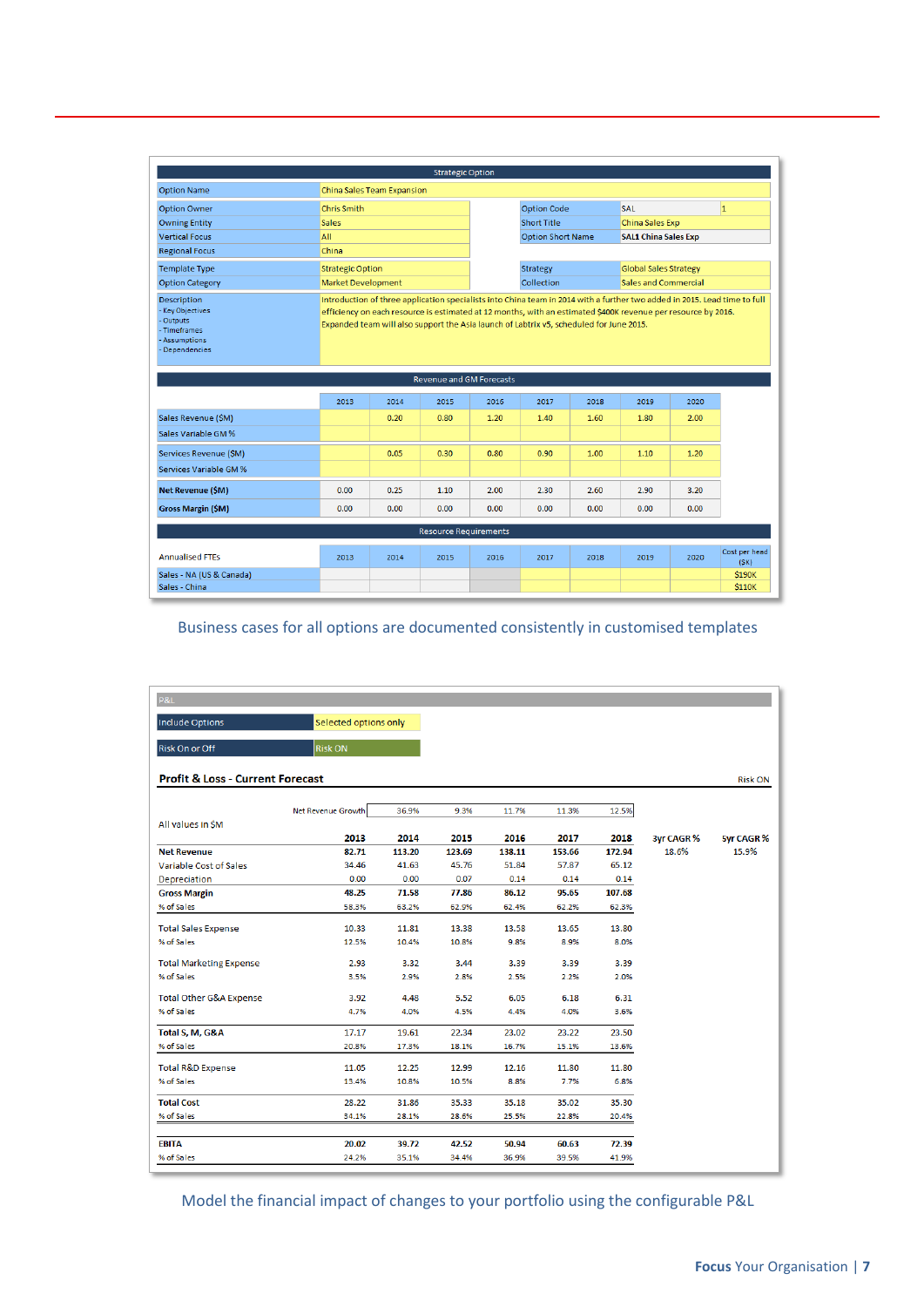

#### Prioritise & Decide

Strategy planning boils down to deciding which strategic options to implement. Vitally this includes making those difficult choices of what not to do, unlocking resources to focus on fewer, better activities. As such, prioritisation is a key step in informing strategy planning.

Focus provides a powerful prioritisation engine. Options are assessed against a customised set of strategic objectives (financial and non-financial) to understand the relative value each option delivers to the organisation. This information is combined with resource requirements, from the option business cases, to allow the options to be prioritised.

Portfolio analytics and models provide clear management information to inform senior management and help guide their decisions. The Focus analytics highlight where value exists in the portfolio and how portfolio decisions could impact the organisation.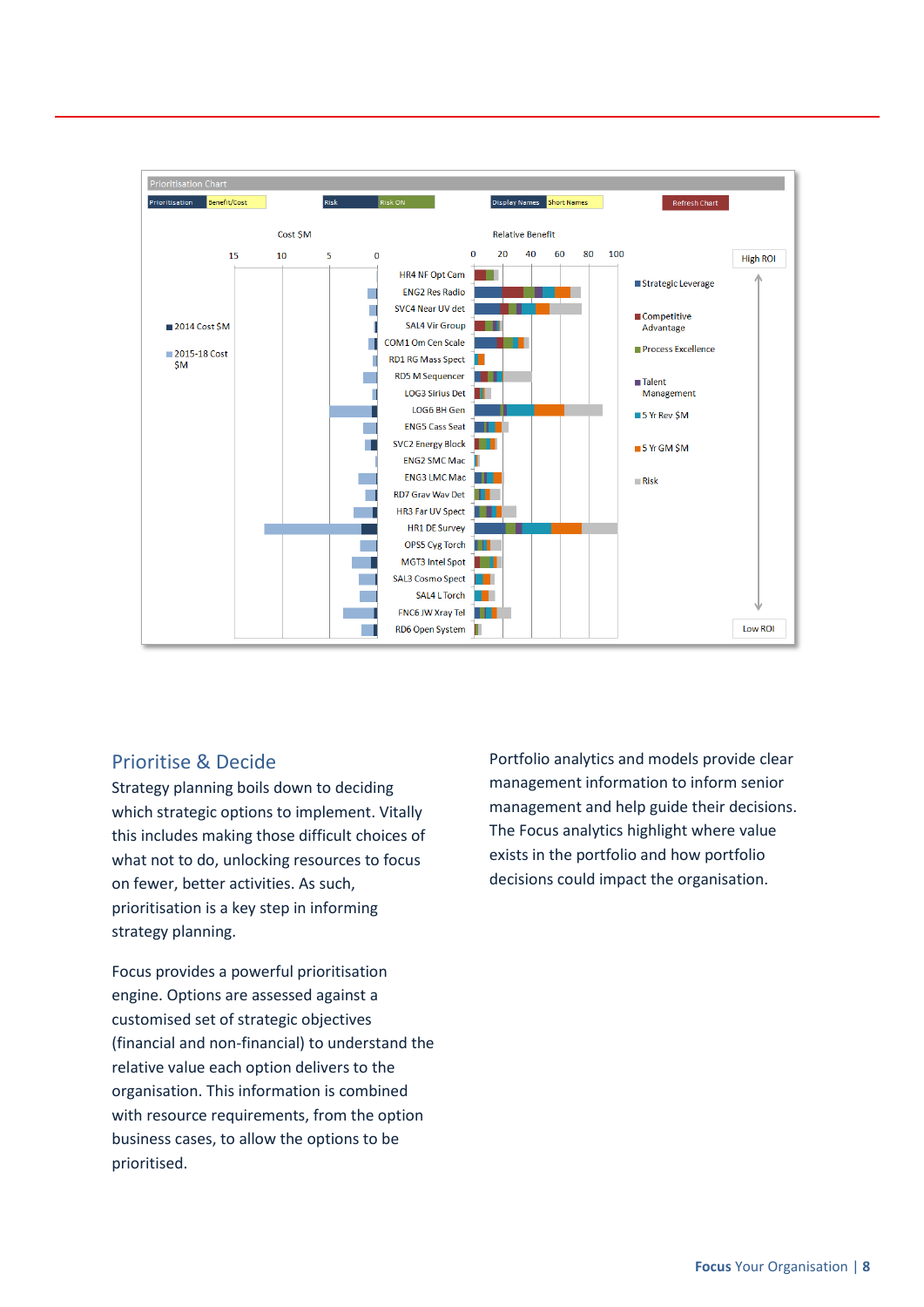

#### Execute & Monitor

Once the portfolio is focused, attention needs to turn to execution. Monitoring performance with metrics consistent with the strategic objectives ensures that operations and strategy stay aligned.

Focus is used to capture key, requisite measures and targets as the portfolio is executed. Metrics are agreed for both the overall plan and individual projects, and performance is summarised through targeted dashboards and visuals.

Focus helps senior management to review and understand changes in the portfolio and adjust it in response to new intelligence, data and opportunities. This enables course corrections to be made, ensuring the

organisation is maintaining the correct balance and getting the most from its resources.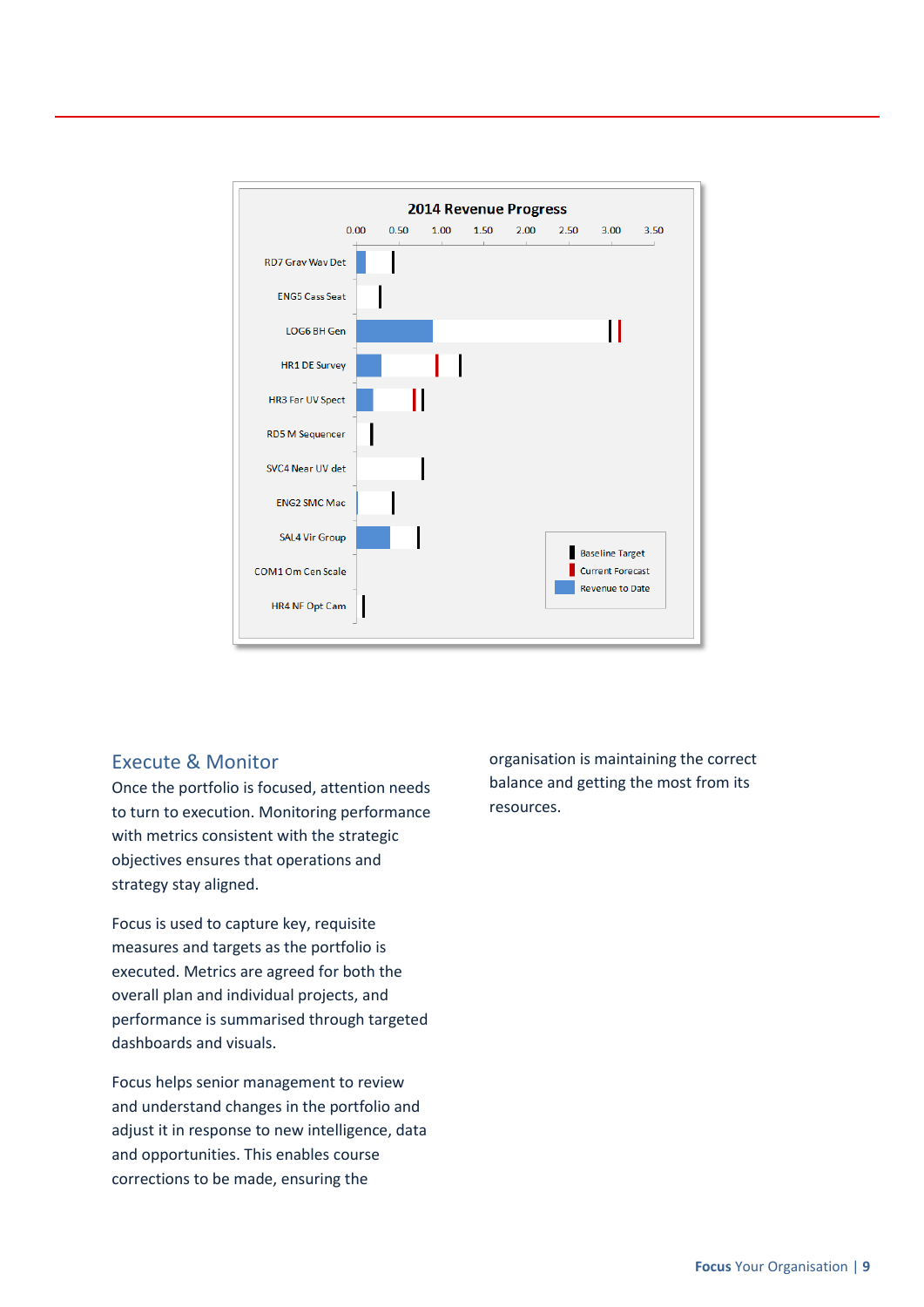| Reflect Overview         |                                           |                           |                 |                                               |                          |              |                      |                      |                      |              |         |
|--------------------------|-------------------------------------------|---------------------------|-----------------|-----------------------------------------------|--------------------------|--------------|----------------------|----------------------|----------------------|--------------|---------|
|                          |                                           |                           |                 | Reflect Status - Impact on Baseline Portfolio |                          |              |                      |                      |                      |              |         |
|                          | <b>Owning Entity</b>                      |                           |                 | Revenue<br><b>Resources</b>                   |                          |              | Cost<br><b>EBITA</b> |                      |                      |              |         |
| Option Short Name        | <b>Owning Entity</b>                      | Portfolio Status Progress |                 | 2014                                          | 2014-18                  | 2014         | 2014-18              | 2014                 | 2014-18              | 2014         | 2014-18 |
| $\overline{\phantom{0}}$ | $\blacksquare$<br>$\overline{\mathbf{v}}$ | $\overline{x}$            | Assessment<br>회 |                                               | $\overline{\phantom{a}}$ | $\mathbf{v}$ |                      | $\blacktriangledown$ | $\blacktriangledown$ | $\mathbf{v}$ |         |
| 1 ENG3 LMC Mac           | Engineering                               | In                        | On track        |                                               |                          |              |                      |                      |                      |              |         |
| 2 FNC6 JW Xray Tel       | Finance                                   | In                        | On track        |                                               |                          |              |                      |                      |                      |              |         |
| 3 RD7 Grav Wav Det       | R&D                                       | In                        | On track        |                                               |                          |              |                      |                      |                      |              |         |
| 4 SAL1 Mag Sec           | <b>Sales</b>                              | In.                       | On track        |                                               |                          |              |                      |                      |                      |              |         |
| 6 SAL3 Cosmo Spect       | <b>Sales</b>                              | In                        | Behind          |                                               |                          |              |                      |                      |                      |              |         |
| 7 ENG5 Cass Seat         | Engineering                               | In                        | On track        |                                               |                          |              |                      |                      |                      |              |         |
| 8 LOG6 BH Gen            | Logistics                                 | In                        | Behind          |                                               |                          |              |                      |                      |                      |              |         |
| 9 SVC1 Hyd Ship          | <b>Service Ops</b>                        | In                        | On track        |                                               |                          |              |                      |                      |                      |              |         |
| 10 HR1 DE Survey         | <b>HR</b>                                 | In.                       | <b>Behind</b>   |                                               |                          |              |                      |                      |                      |              |         |
| 11 HRO Stat Laser        | <b>HR</b>                                 | In.                       | On track        |                                               |                          |              |                      |                      |                      |              |         |
| 14 SVC4 Near UV det      | <b>Service Ops</b>                        | In                        | On track        |                                               |                          |              |                      |                      |                      |              |         |
| 15 ENG3 Escalation       | Engineering                               | In.                       | On track        |                                               |                          |              |                      |                      |                      |              |         |
| 16 FNCO Curiosity        | <b>Finance</b>                            | In.                       | Behind          |                                               |                          |              |                      |                      |                      |              |         |
| 17 SVCO Remote Detect    | <b>Service Ops</b>                        | In                        | On Track        |                                               |                          |              |                      |                      |                      |              |         |
| 18 ENG2 Wide Field CCD   | Engineering                               | In                        | Behind          |                                               |                          |              |                      |                      |                      |              |         |
| 20 ENG2 SMC Mac          | Engineering                               | In.                       | On track        |                                               |                          |              |                      |                      |                      |              |         |
| 22 SVCO Pisces Sensor    | <b>Service Ops</b>                        | In.                       | On track        |                                               |                          |              |                      |                      |                      |              |         |
| 23 SAL4 Vir Group        | <b>Sales</b>                              | In.                       | On track        |                                               |                          |              |                      |                      |                      |              |         |
| 24 SALO Dig Pan Miss     | <b>Sales</b>                              | In.                       | On track        |                                               |                          |              |                      |                      |                      |              |         |
| 28 OPSO NF Plan Cam      | Operations                                | In.                       | On track        |                                               |                          |              |                      |                      |                      |              |         |
| 30 FNC1 Spitzer 2        | <b>Finance</b>                            | In.                       | On track        |                                               |                          |              |                      |                      |                      |              |         |
| 31 RD2 Interlock Power   | R&D                                       | In.                       | On track        |                                               |                          |              |                      |                      |                      |              |         |
| 32 COM3 Grav Wav Mac     | Commercial                                | In.                       | On track        |                                               |                          |              |                      |                      |                      |              |         |
| 33 RD6 Open System       | R&D                                       | In                        | <b>Behind</b>   |                                               |                          |              |                      |                      |                      |              |         |
| 34 OPS1 M Radio Tel      | <b>Operations</b>                         | In.                       | On Track        |                                               |                          |              |                      |                      |                      |              |         |
| 35 LOGO E-Merlin         | Logistics                                 | In                        | On track        |                                               |                          |              |                      |                      |                      |              |         |
| 36 RD1 RG Mass Spect     | R&D                                       | In.                       | On track        |                                               |                          |              |                      |                      |                      |              |         |

Focus provides MI to help senior management respond to new intelligence, data and opportunities